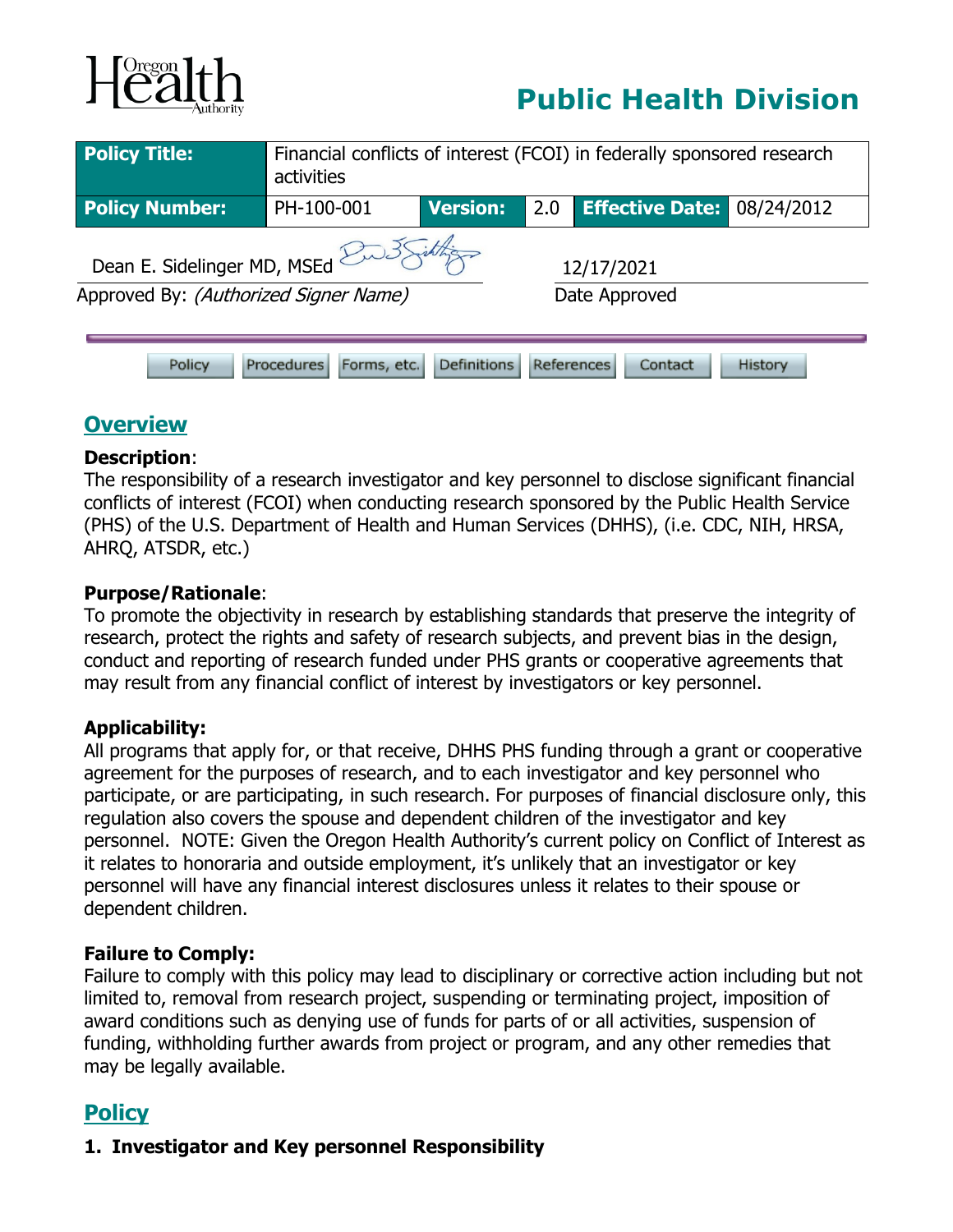- a. Any Public Health Division (PHD) employee that serves as an investigator or key personnel and who is planning to participate in PHS-funded research must disclose to the PHD-FCOI Officer any significant financial interest (and those of the investigator's or key personnel's spouse and dependent children) **no later than the time of application for PHS-funded research** using the FCOI form provided by the PHD-FCOI Officer.
- b. Investigators or key personnel who are currently participating in PHS-funded research must disclose any significant financial interest (and those of the investigator's or key personnel's spouse and dependent children) no later than January 31, 2013, and every year thereafter, using the prescribed FCOI form.
- c. Annual FCOI reports submitted to the PHD-FCOI Officer shall include any information that was not previously disclosed.
- d. Within 30 days of discovering or acquiring a significant financial interest, an investigator or key personnel shall submit an updated FCOI form to the PHD-FCOI Officer.

#### **2. Institution Responsibility**

- a. The Public Health Division shall update and enforce this written policy in accordance with 42 CFR 50, Subpart F and will make the policy and applicable federal regulations available on the PHD website.
- b. The PHD will inform each investigator and key personnel about the following:
	- A. Information about this policy and the corresponding federal regulations;
	- B. Responsibility of an investigator and key personnel to disclose any significant financial interest to the PHD-FCOI Officer;
	- C. Mandatory FCOI training requirements including:
		- i. Completion of initial FCOI training for existing and new staff;
		- ii. Completion of FCOI training every four years;
		- iii. Additional training when the Division finds that an investigator or key personnel is not in compliance with this policy or a prescribed management plan; and
		- iv. Updated information on any revisions to this policy that affects the responsibilities of the investigator or key personnel.
- c. If PHD subcontracts elements of the PHS-funded research to an outside entity, each subrecipient investigator or key personnel shall be required to comply with this policy or provide documentation that the subrecipient institution is in compliance with 42 CFR 50, Subpart F.
	- A. A written agreement with the subrecipient must identify whether the subrecipient investigator and key personnel will comply with the FCOI provisions of the subrecipient institution or the PHD;
	- B. If the subrecipient will comply with his or her institutional FCOI policy, the written agreement must specify that any FCOI disclosures reported to the subrecipient's institution must be reported to the PHD-FCOI Officer within 30 days.
	- C. The PHD will report subrecipient significant financial interest to the PHS prior to the expenditure of any funds or within 60 days of receiving subrecipient disclosure of significant financial interest.
- d. The PHD will identify an official to seek and review disclosures of significant financial interest from each investigator or key personnel who is planning to participate in, or is participating in, PHS-funded research. This official will serve as the PHD-FCOI Officer.
- e. All records relating to disclosures of financial interest, including any review and actions taken by the PHD, will be maintained by the PHD-FCOI Officer or designee for a period of five years from the date the final grant expenditure report is submitted to the PHS.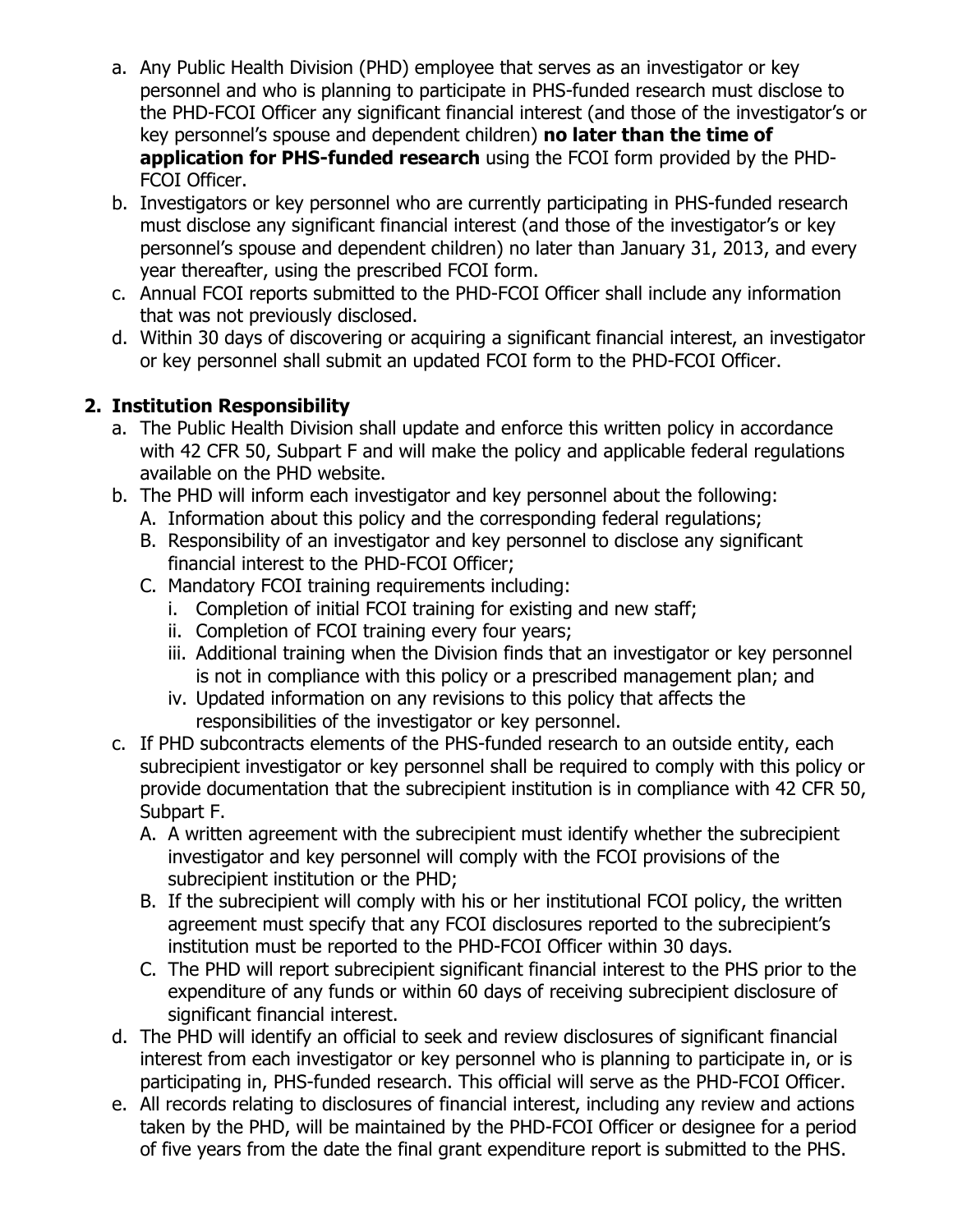- f. The Division shall certify in each application for PHS-funded research that it:
	- A. Has in effect a financial conflict of interest policy for all PHS-funded research activities;
	- B. Shall promote and enforce compliance with this policy;
	- C. Shall manage financial conflicts of interest and provide initial and ongoing reports to the organizational unit of the PHS that funds the research; and
	- D. Agrees to make information promptly available to PHS relating to the disclosure and review of any financial conflict of interest.

#### **3. Reviewing Disclosures**

- a. Within 60 days of receipt of a significant financial disclosure, the PHD-FCOI Officer shall review the report to determine whether an investigator's or key personnel's significant financial interest is related to PHD-funded research, and if so, whether the significant financial interest is a financial conflict of interest.
- b. A significant financial interest is related to PHS-funded research if the significant financial interest:
	- A. could be affected by the PHS-funded research;
	- B. is in an entity whose financial interest could be affected by the research; or
	- C. could directly and significantly affect the design, conduct or reporting of the PHSfunded research.
- c. In reviewing a disclosure, the PHD-FCOI Officer may seek additional information from the investigator or key personnel in determining whether the disclosure is a significant financial interest that relates to the PHS-funded research.
- d. If the PHD-FCOI Officer determines that a significant financial interest exists that is related to PHS-funded research, the Officer shall identify actions, if any, that must be taken by the investigator or key personnel to manage the financial conflict of interest.
	- A. Actions to manage the financial conflict of interest may include but are not limited to:
		- i. Public disclosure of the financial conflict of interest when submitting articles for publication or presenting a paper about the research;
		- ii. Informing human subject participants directly about the financial conflict of interest;
		- iii. Appointment of an independent monitor that is capable of taking appropriate measures to protect the design, conduct and reporting of the research against bias resulting from the financial conflict of interest;
		- iv. Modifying the research protocol;
		- v. Changing the staff or staff responsibilities in all or part of the research;
		- vi. Disqualifying staff from participating in the research;
		- vii. Reducing or eliminating the financial interest; or
		- viii.Severing relationships that create the financial conflict.
	- B. The actions required to manage the financial conflict of interest shall be identified in a management plan and compliance with the management plan shall be monitored by the PHD-FCOI Officer or designee on an ongoing basis until completion of the PHS-funded research project.
	- C. If the actions required to manage the conflict result in revisions to the research protocol or disclosing information to a research subject, Investigator's must submit revised material to the Public Health IRB for review and approval.
	- D. Depending on the nature of the significant financial interest, the PHD-FCOI Officer may determine that additional interim measures are necessary with regard to the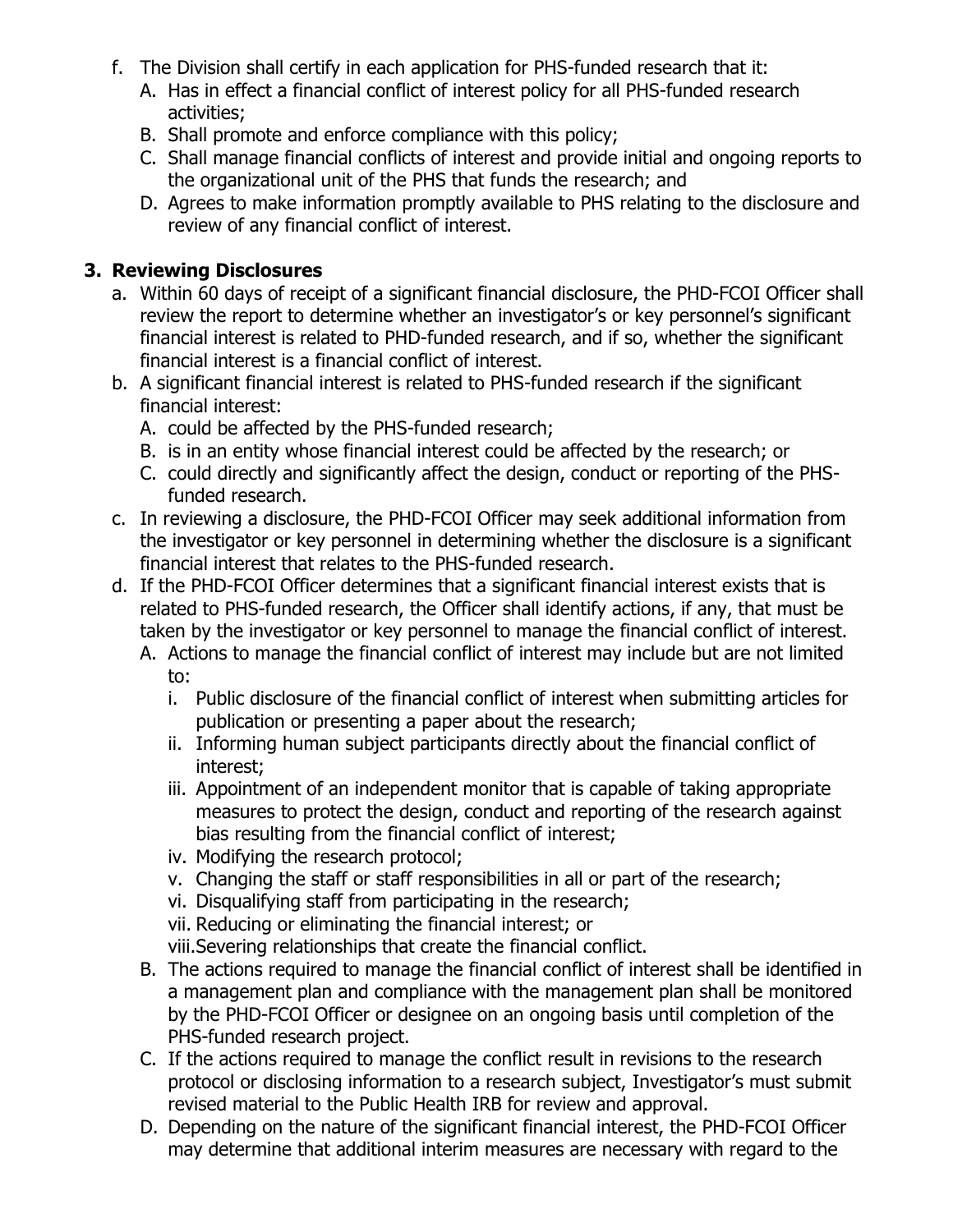investigator's or key personnel's participation in the research between the date of disclosure and the completion of the PHD-FCOI Officer review.

- e. If the PHD-FCOI Officer identifies that a significant financial interest exists that was either not disclosed or not disclosed in a timely manner by an investigator or key personnel, the PHD-FCOI Officer shall follow the same procedures as outlined in this section.
- f. If a financial conflict of interest is not identified or managed in a timely manner including failure by the investigator or key personnel to report a significant financial interest that constitutes a FCOI; failure of the PHD to review or manage a FCOI, or failure by the investigator or key personnel to comply with a management plan, the PHD-FCOI Officer shall:
	- A. Within 120 days, complete a retrospective review of the research including the investigator or key personnel's activities to determine whether the research conducted during the time period of the noncompliance was biased in design, conduct or reporting of such research.
	- B. The retrospective review will be documented and include the following elements:
		- i. Project number;
		- ii. Project title;
		- iii. Name(s) of project director or principal investigator;
		- iv. Name of the investigator or key personnel with the FCOI;
		- v. Name of the entity with which the investigator or key personnel has a FCOI;
		- vi. Reason(s) for the retrospective review;
		- vii. Detailed methodology of the review process, composition of the review panel and the documents reviewed;
		- viii.Findings of the review; and
		- ix. Conclusions of the review.
	- C. Based on the findings of the retrospective review, if appropriate, the PHD-FCOI Officer shall update any previously submitted FCOI reports, specifying actions taken to manage the FCOI.
	- D. If the retrospective review determines that the research was biased, the PHD-FCOI Officer will promptly notify the PHS organizational unit that funds the research and submit a mitigation report. The mitigation report will include, but is not limited to, the following information:
		- i. All information described in  $(3)(f)(B)$ ;
		- ii. A description of the impact of the bias on the research project;
		- iii. The PHD's plan of action or actions taken to eliminate or mitigate the effects of the bias.

#### **4. Reporting FCOI to DHHS, Public Health Service**

- a. The PHD-FCOI Officer or designee shall provide initial and ongoing financial conflict of interest reports to the DHHS, PHS. Reports shall be issued no less than once per year for the duration of the project period.
	- A. The annual report for FCOI previously reported where the activity is an ongoing PHS-funded research project shall address the status of the FCOI and any changes to the management plan for the duration of the project.
	- B. The annual report shall also specify whether the FCOI is still being managed or explain why the FCOI no longer exists.
- b. Prior to the expenditure of any funds under a PHS-funded research project, the PHD-FCOI Officer shall provide the organizational unit of the PHS that funds the research an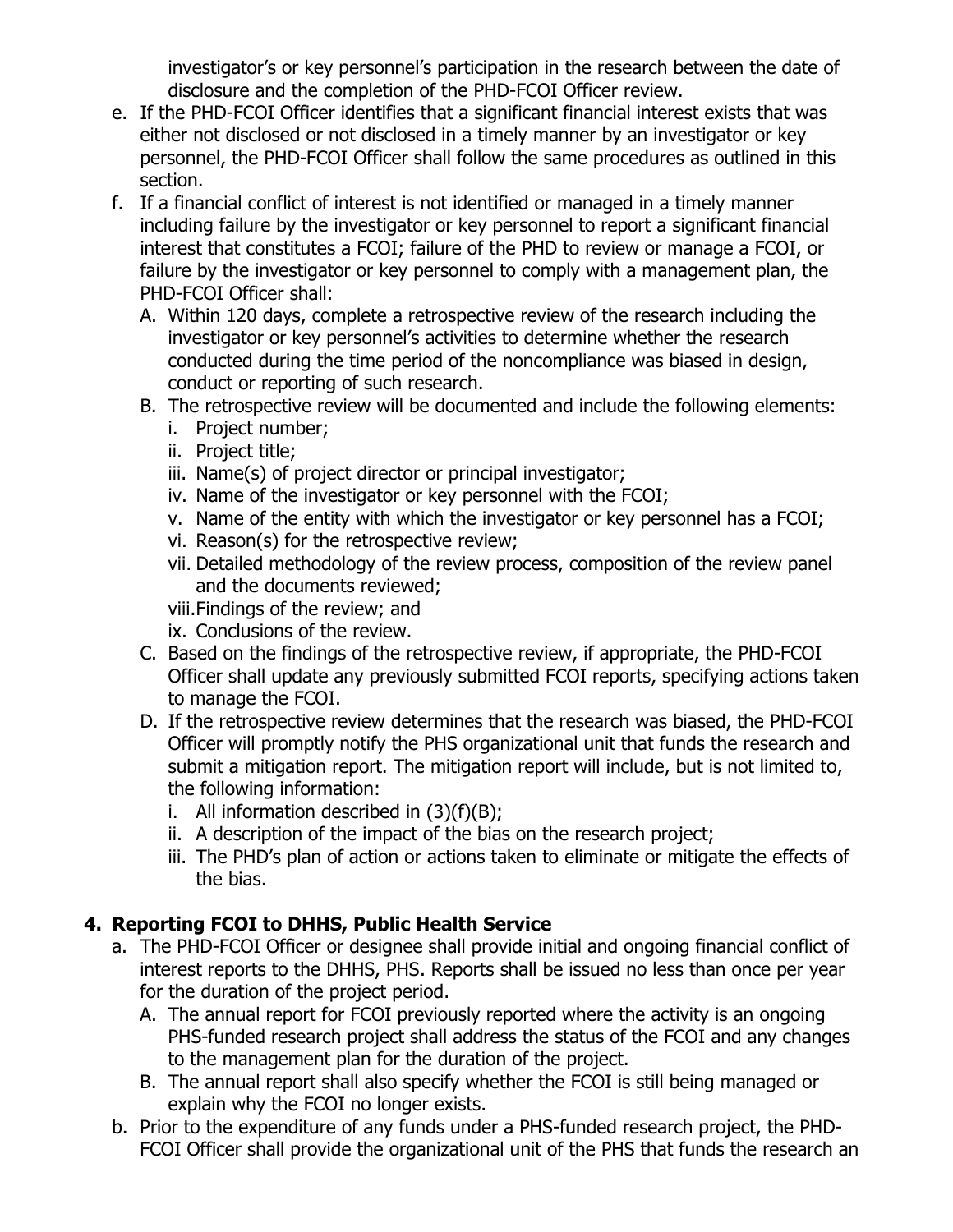FCOI report regarding any investigator's or key personnel's significant financial interest determined to be conflicting and that includes information about the management plan.

- c. In the event that the PHD identifies a FCOI and eliminates it prior to expending any PHS funds, the PHD-FCOI Officer or designee shall not submit an FCOI report to the PHS.
- d. Subsequent to any initial FCOI reports during an ongoing PHS-funded research project, any new disclosures that are determined conflicting shall be reported within 60 days to the PHS in accordance with section (3).
- e. FCOI reports submitted to the organization unit of the PHS that funds the research shall include sufficient information to allow the PHS to understand the nature and extent of the FCOI and assess the appropriateness of the PHD's management plan. Information in the report shall include, but not limited to, the following:
	- A. Project number;
	- B. Investigator or key personnel contact;
	- C. Name of investigator or key personnel with the financial conflict;
	- D. Name of the entity with which the individual has the conflict;
	- E. Nature of the financial interest;
	- F. Value of the financial interest;
	- G. Description of how the financial interest relates to the PHS-funded research and basis for the determination that the financial interest conflicts with the research;
	- H. Description of the key elements of the management plan including:
		- i. Role and principal duties of the conflicted investigator or key personnel;
		- ii. Conditions of the the management plan;
		- iii. How the management plan is designed to safeguard objectivity in the research;
		- iv. Confirmation of the Investigator's agreement to the management plan;
		- v. How the management plan is monitored to ensure compliance; and
		- vi. Additional information as needed.

#### **5. Remedies**

- a. If an investigator or key personnel fail to comply with this policy or a FCOI management plan appears to have biased the design, conduct or reporting of the PHS-funded research, the PHD-FCOI Officer or designee shall promptly notify the organizational unit of the PHS that funds the research any corrective action taken, or will be taken.
- b. The PHS will consider the information submitted and may require or recommend additional action.
- c. The PHD will submit, or permit on site review of, all records pertinent to the review of a financial disclosure or FCOI to the PHS. The PHS may determine on the basis of any review that the FCOI will bias the objectivity of the research to such an extent that further corrective action is needed. This may include the imposition of special award conditions or suspension of funding or other enforcement action.

#### **6. Public Accessibility to FCOI Information**

- a. Prior to the expenditure of any funds under a PHS-funded research project, the PHD-FCOI Officer or designee must respond in writing within five days to a requestor for information concerning any significant financial interest disclosures that meet the following criteria:
	- A. Any significant financial interest disclosed and is still held by the investigator or key personnel;
	- B. The significant financial interest was determined to be related to the PHS-funded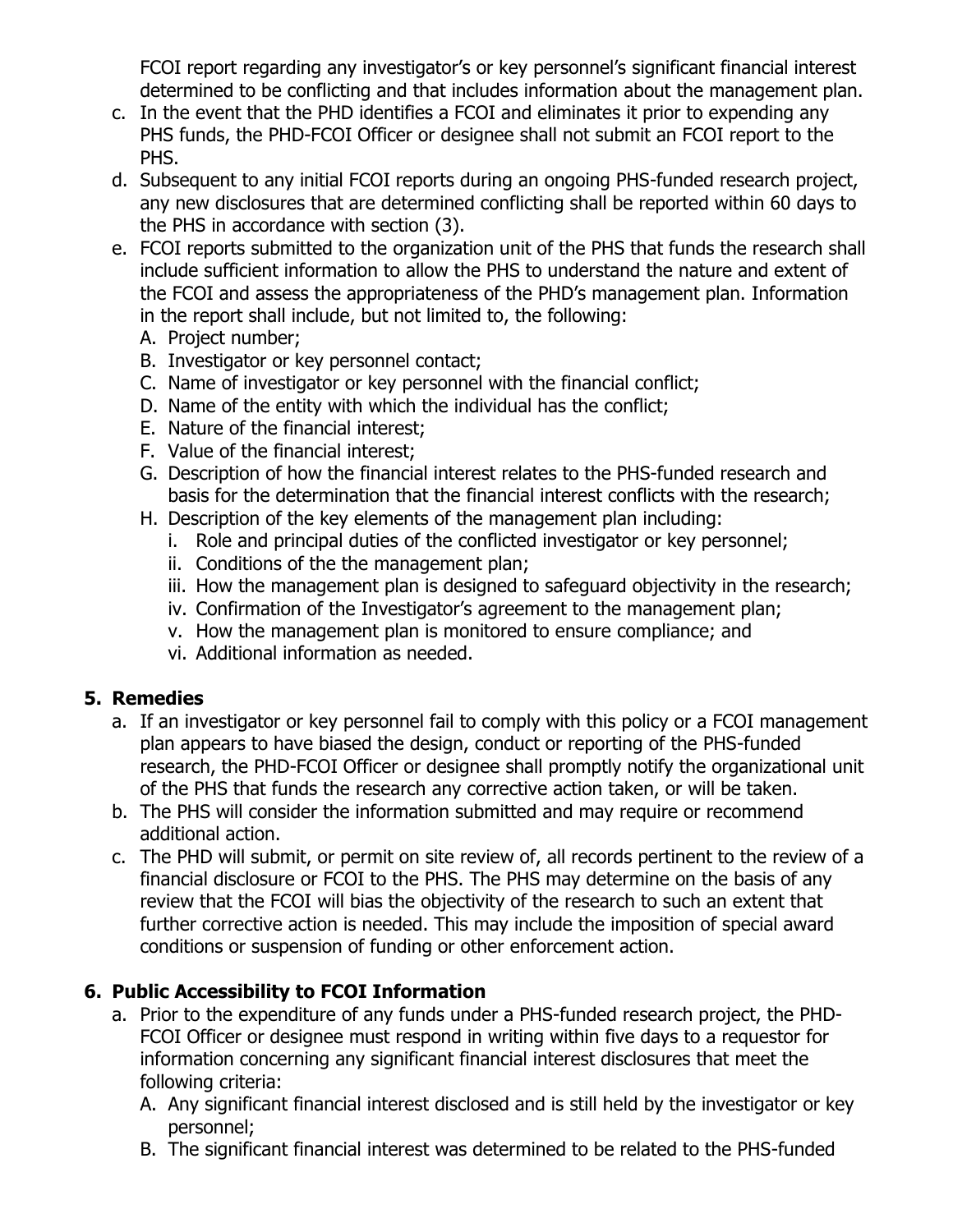research project; and

- C. The significant financial interest was determined to be an FCOI.
- b. The information released to the requestor must include the following:
	- A. Investigator or key personnel name and title;
	- B. The role of the investigator or key personnel in the research project;
	- C. The name of the entity in which the significant financial interest is held; and
	- D. The nature of the significant financial interest and the approximate dollar range of the significant financial interest; or
	- E. A statement that the value cannot be readily determined through reference to public prices or other reasonable measures.
	- F. The written response will note that the information provided is current as of the date of the correspondence, that FCOI information is updated biannually or within 60 days of identification of a new FCOI. Requestor would have to make subsequent request to receive information.
- c. The PHD may choose to post FCOI disclosures on its website and if posted will update information every six months.
	- A. Additional financial interest not previously disclosed or disclosure of financial interest of an investigator or key personnel new to a PHS-funded research project where the PHD-FCOI Officer has determined that the updated information relates to the PHSfunded research and is considered a FCOI, will be posted to the web within 60 days.
	- B. If information is posted on the website, the web page will note that the information provided is current as of the date listed and is subject to updates within 60 days of receiving updated information or on a biannual basis.
- d. Information concerning significant financial interests that meet the criteria in (5)(a) shall remain available for public information requests for at least three years from the date that the information was most recently updated.

# **Form(s) that apply:**

Financial Conflict of Interest in Research Disclosure

# **Definition(s):**

Disclosure of significant financial interests: An Investigator's disclosure of significant financial interests to the Public Health Division.

Financial conflict of interest (FCOI): A significant financial interest that could directly and significantly affect the design, conduct, or reporting of PHS-funded research.

FCOI report: An institution's report of a financial conflict of interest to an organization unit of the PHS that funds the research.

Financial interest: Anything of monetary value, whether or not the value is readily ascertainable.

Institutional responsibilities: Investigator's professional responsibilities on behalf of the Institution which may include for example: activities such as research, research consultation, teaching, professional practice, institutional committee memberships, or service on panels such as Institutional Review Boards or Data and Safety Monitoring Boards.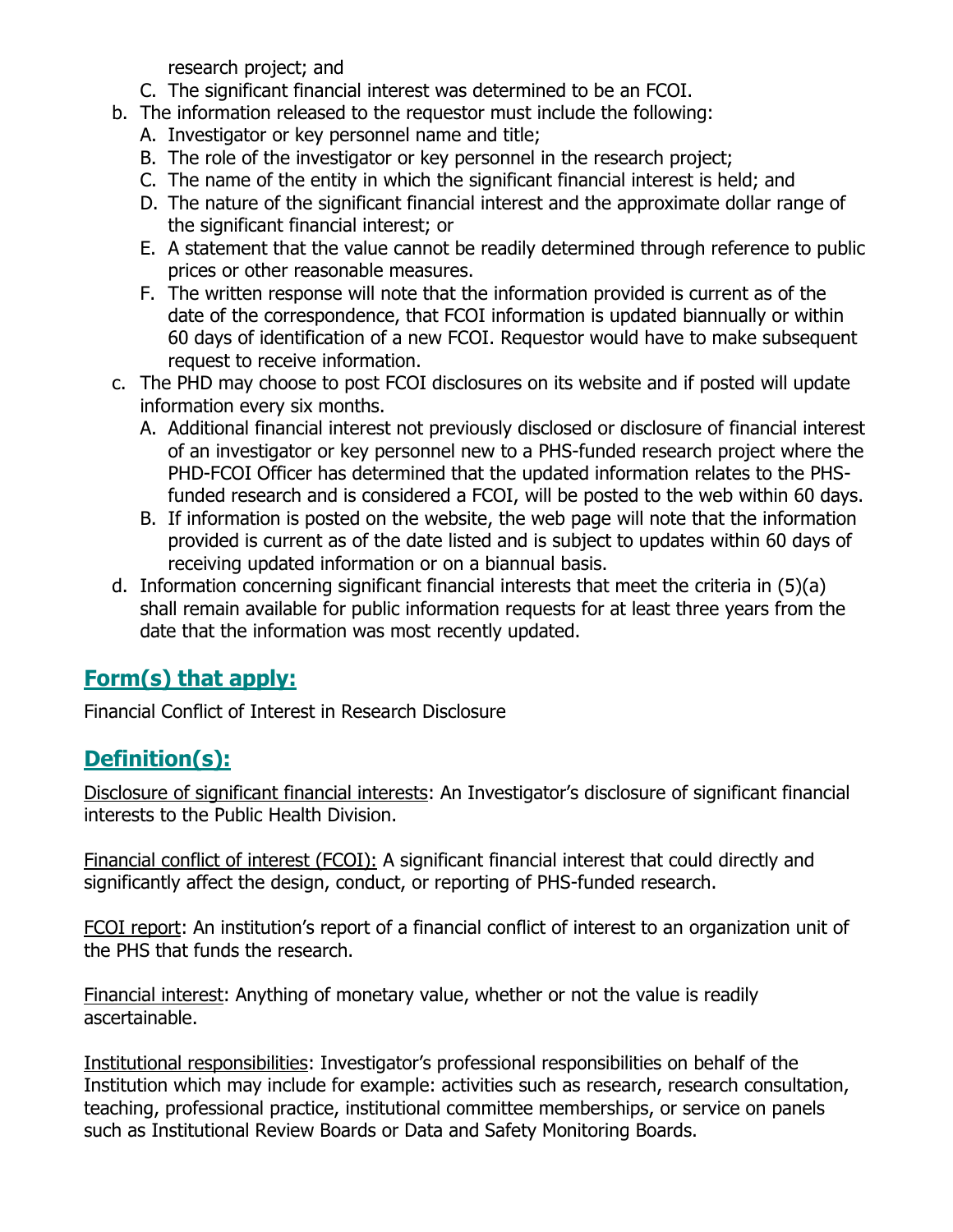Investigator: The project director or principal investigator and any other person, regardless of title or position who is responsible for the design, conduct or reporting of research funded by the PHS, or proposed for funding. The investigator may include collaborators or consultants.

Manage: Taking action to address a FCOI, which can include reducing or eliminating the financial conflict of interest, to ensure, to the extent possible, that the design, conduct, and reporting of research will be free from bias.

PHS: The Public Health Service of the U.S. Department of Health and Human Services, and any components of the PHS to which the authority involved may be delegated, including the National Institutes of Health (NIH).

Research: A systematic investigation, study or experiment designed to develop or contribute to generalizable knowledge relating broadly to public health, including behavioral and socialsciences research. The term encompasses basic and applied research (e.g., a published article, book or book chapter) and product development (e.g., a diagnostic test or drug).

Key personnel: The Investigator and any other person identified as senior or key personnel by the Institution in the grant application, progress report, or any other report submitted to the PHS by the Institution.

#### Significant financial interest (SFI):

- 1) A financial interest consisting of one or more of the following interests of the Investigator (and those of the Investigator's spouse and dependent children) that reasonably appears to be related to the Investigator's institutional responsibilities:
	- a. With regard to any publicly-traded entity, an SFI exists if the value of any remuneration received from the entity in the twelve months preceding the disclosure, when combined with the value of any equity interest in the entity at the time of the disclosure, exceeds \$5,000. For purposes of this definition, remuneration includes salary and any payment for services not otherwise identified as salary (e.g., consulting fees, honoraria, paid authorship); equity interest includes any stock, stock option, or other ownership interest, as determined through reference to public prices or other reasonable measures of fair market value;
	- b. With regard to any non-publicly traded entity, an SFI exists if the value of any remuneration received from the entity in the twelve months preceding the disclosure, when aggregated, exceeds \$5,000, or when the Investigator (or the Investigator's spouse or dependent children) holds any equity interest (e.g., stock, stock option, or other ownership interest); or
	- c. Intellectual property rights and interests (e.g., patents, copyrights), upon receipt of income related to such rights and interests.
- 2) In addition to disclosures identified in (1), investigators must also disclose the occurrence of any reimbursed or sponsored travel (that which is paid on behalf of the Investigator and not reimbursed to the Investigator so that the exact monetary value may not be readily available) related to their institutional responsibilities. **Travel disclosure is not required if the travel is reimbursed or sponsored by a federal, state , or local government agency, an institution of higher education, an academic teaching hospital, a medical center, or a research institute that is affiliated with an institution of higher education.** The following travel details are required:
	- a. Purpose of trip;
	- b. Name of sponsor/organizer;
	- c. Destination (city and state or country if outside the U.S.);
	- d. Duration of trip; and